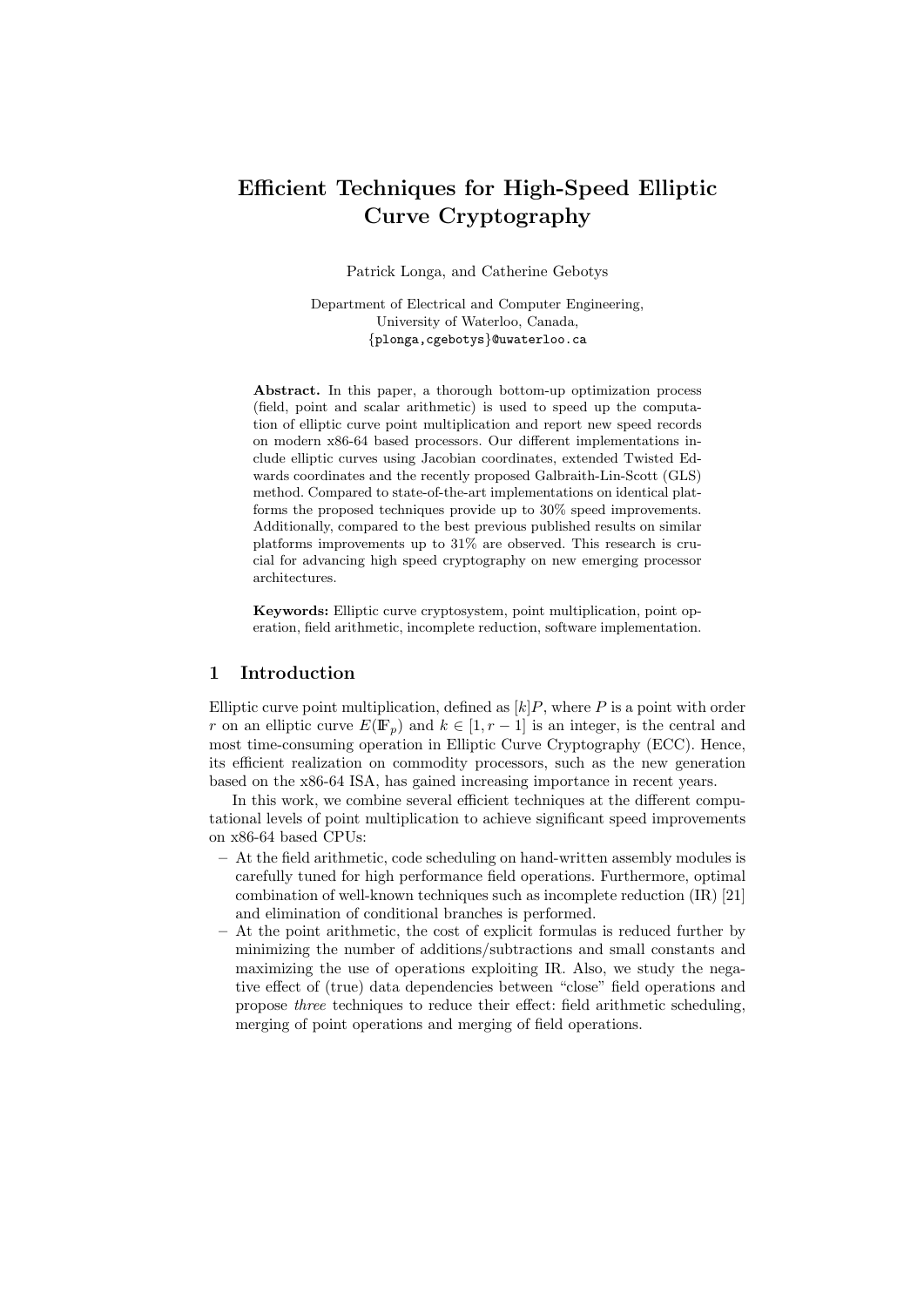– At the scalar arithmetic, we discuss our choice of recoding method and precomputation scheme and describe their efficient implementation.

Our implementations are carried out on elliptic curves using Jacobian and (extended) Twisted Edwards coordinates [13]. We also present results when applying the GLS method [8] that exploits an efficiently computable endomorphism to speed up the point multiplication over a quadratic extension field.

By efficiently combining the aforementioned techniques and other optimizations, we are able to compute a 256-bit point multiplication for the case of Jacobian and (extended) Twisted Edwards coordinates in only 337000 and 281000 cycles, respectively, on one core of an Intel Core 2 Duo processor. Compared to the previous results of 468000 and 362000 cycles (respect.) by Hisil et al. [14], our results achieve an improvement of about 28% and 22% (respect.). In the case of the GLS method, for Jacobian and (extended) Twisted Edwards coordinates, we compute one point multiplication in about 252000 and 229000 cycles (respect.) on the same processor, which compared to the best previous results by Galbraith et al. [7, 8] (326000 and 293000 cycles, respect.) translate to improvements of about 23% and 22%, respectively.

Our implementations use the well-known MIRACL library by M. Scott [20], which contains an extensive set of cryptographic functions that simplified the development/optimization process of our crypto routines. Our programs, based on M. Scott's software, are faster due to several improvements discussed in this paper. We greatly thank M. Scott for making his software freely available for educational purposes.

Although our programs are portable to any x86-64 based CPU, in this work we present test results on three processors: 2.66GHz Intel Core 2 Duo E6750, 2.83GHz Intel Xeon E5440 and 2.6GHz AMD Opteron 252.

Our work is organized as follows. In Section 2, we briefly introduce ECC over prime fields and the GLS method, and summarize the most relevant features of x86-64 based processors. In Sections 3, 4 and 5 we describe the different techniques employed for the speed-up of point multiplication at the field, point and scalar arithmetic levels. In Section 6, we discuss how our optimizations apply to implementations using GLS. Finally, in Section 7, we present our timings for point multiplication and compare them to the best previous results.

# 2 Preliminaries

For a background in elliptic curves, the reader is referred to [12]. In this work, we consider the standard elliptic curve equation  $E: y^2 = x^3 + ax + b$  (also known as short Weierstrass equation) over a prime field  $\mathbb{F}_p$ , where  $a, b \in \mathbb{F}_p$ .

Representation of points using  $(x, y)$  is known as affine coordinates  $(A)$ . It is common practice to replace this representation with projective coordinates since affine coordinates are expensive over prime fields due to costly field inversions. In this work, we use Jacobian coordinates  $(\mathcal{J})$ , where each projective point  $(X:Y:Z)$  corresponds to the affine point  $(X/Z<sup>2</sup>, Y/Z<sup>3</sup>)$ ,  $Z \neq 0$ . The negative of  $(X:Y:Z)$  is  $(X:-Y:Z)$ , and  $(X:Y:Z) = \{(\lambda^2 X, \lambda^3 Y, \lambda Z) : \lambda \in \mathbb{F}_p^*\}.$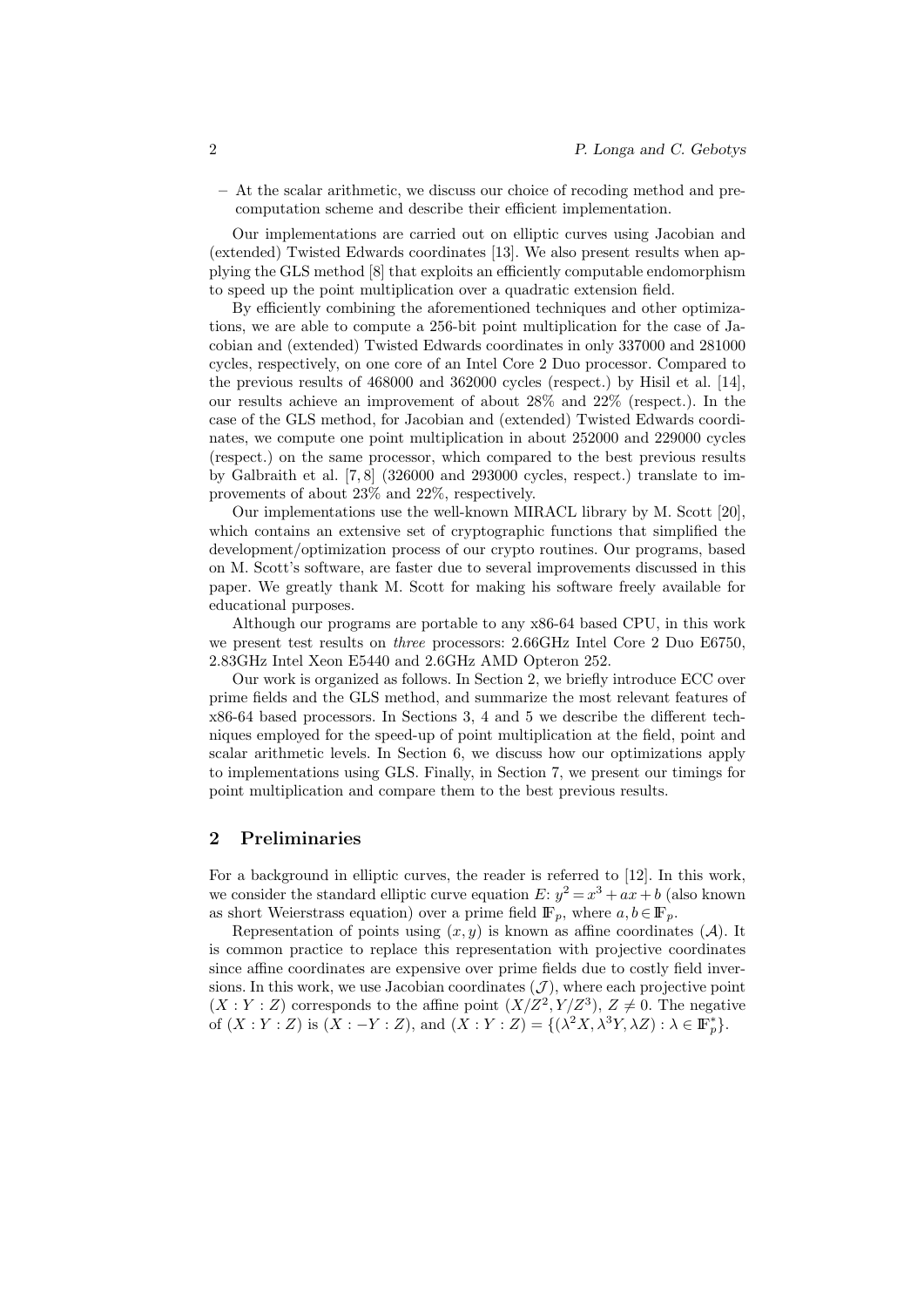The central operation, namely point multiplication (denoted by  $[k]P$ , for a point  $P \in E(\mathbb{F}_p)$ , is traditionally carried out through a series of point doublings and additions using some algorithm such as double-and-add. More efficiently, a doubling followed by another doubling can be computed as  $\mathcal{J} \leftarrow 2\mathcal{J}$  and every doubling followed by an addition can utilize the new doubling-addition by [15, 19] to compute  $\mathcal{J} \leftarrow 2\mathcal{J} + \mathcal{A}$  or  $\mathcal{J} \leftarrow 2\mathcal{J} + \mathcal{J}$ . All these formulas can also be found in our database of state-of-the-art formulas using Jacobian coord. [16].

Different curve forms exhibiting faster group arithmetic have been studied during the last few years. A good example is given by Twisted Edwards. This curve form, proposed in [2], is a generalization of Edwards curves [3] and has the equation  $ax^2 + y^2 = 1 + dx^2y^2$ , where  $a, d \in \mathbb{F}_p$  are distinct nonzero elements. For this case, each triplet  $(X:Y:Z)$  corresponds to the affine point  $(X/Z, Y/Z), Z \neq$ 0, in homogeneous projective coordinates (denoted by  $\mathcal{E}$ ). Later, Hisil et al. [13] introduced an extended system (called extended Twisted Edwards coord.; denoted by  $\mathcal{E}^e$ ), where each point  $(X:Y:Z:T)$  corresponds to  $(X/Z, Y/Z, 1, T/Z)$ in affine,  $T = XY/Z$  and  $(X:Y:Z:T) = \{(\lambda X, \lambda Y, \lambda Z, \lambda T) : \lambda \in \mathbb{F}_p^*\}.$ 

Hisil et al. [13] also suggest the map  $(x, y) \mapsto (x/\sqrt{-a}, y)$  to convert the previous curve to  $-x^2 + y^2 = 1 + d'x^2y^2$ , where  $d' = -d/a$ , allowing further reductions in the cost of point operations. For the point multiplication, they ultimately propose to compute a doubling followed by an addition as  $\mathcal{E}^e \leftarrow 2\mathcal{E}$  and  $\mathcal{E} \leftarrow \mathcal{E}^e + \mathcal{E}^e$ or  $\mathcal{E} \leftarrow \mathcal{E}^e + \mathcal{A}$  (which can be unified into a doubling-addition operation with the form  $\mathcal{E} \leftarrow (2\mathcal{E})^e + \mathcal{E}^e$  or  $\mathcal{E} \leftarrow (2\mathcal{E})^e + \mathcal{A}$ , and the remaining doublings as  $\mathcal{E} \leftarrow 2\mathcal{E}$ .

In Table 1, we have summarized the cost of formulas<sup>1</sup> using  $\mathcal J$  and  $\mathcal E/\mathcal E^e$ . Although variations to these formulas exist [16], these sometimes involve an increased number of "small" operations such as additions/subtractions. On some platforms, the extra cost may not be negligible. Formulas in Table 1 have been selected so that the overall cost is minimal on the targeted platforms. In Section 4, we apply some techniques to minimize the number of such "small" operations and, thus, to reduce the cost of point operations further.

|  | Point Operation           | Coord.                                               | Weierstrass             | Coord.                                                              | Twisted Edw. |
|--|---------------------------|------------------------------------------------------|-------------------------|---------------------------------------------------------------------|--------------|
|  |                           |                                                      | $(a = -3)$              |                                                                     | $(a = -1)$   |
|  | Doubling                  | $\mathcal{I} \leftarrow 2\mathcal{I}$                | $4M+4S$                 | $\mathcal{E} \leftarrow 2\mathcal{E}$                               | $4M+3S$      |
|  | Mixed addition            | $\mathcal{I} \leftarrow \mathcal{I} + \mathcal{A}$   | $8M+3S$                 | $\mathcal{E} \leftarrow \mathcal{E}^e + A$                          | 7M           |
|  | General addition          | $\mathcal{J} \rightarrow \mathcal{J} + \mathcal{J}$  | $11M+3S$ <sup>(1)</sup> | $\mathcal{E} \leftarrow \mathcal{E}^e + \mathcal{E}^e$              | 8M           |
|  | Mixed doubling-addition   | $\mathcal{J} \leftarrow 2\mathcal{J} + \mathcal{A}$  | $13M+5S$                | $\mathcal{E} \leftarrow (2\mathcal{E})^e + \mathcal{A}$             | $11M+3S$     |
|  | General doubling-addition | $\mathcal{J} \rightarrow 2\mathcal{J} + \mathcal{J}$ |                         | $16M+5S^{(1)}\mathcal{E} \leftarrow (2\mathcal{E})^e+\mathcal{E}^e$ | $12M+3S$     |
|  | (1) Using cached values.  |                                                      |                         |                                                                     |              |

Table 1. Cost of point operations on Weierstrass and Twisted Edwards curves.

A recent method to improve the computation of point multiplication was proposed by Galbraith et al. [8], in which the computation is performed on a quadratic twist of a curve E over  $\mathbb{F}_{p^2}$  with an efficiently computable homomorphism  $\psi(x, y) \to (\alpha x, \alpha y)$ ,  $\psi(P) = \lambda P$ . Then, following [9], [k] P can be computed

<sup>&</sup>lt;sup>1</sup> Field operations:  $M =$  multiplication, S = squaring, Add = addition, Sub = subtraction, Mul $x =$  multiplication by x, Div $x =$  division by x, Neg = negation.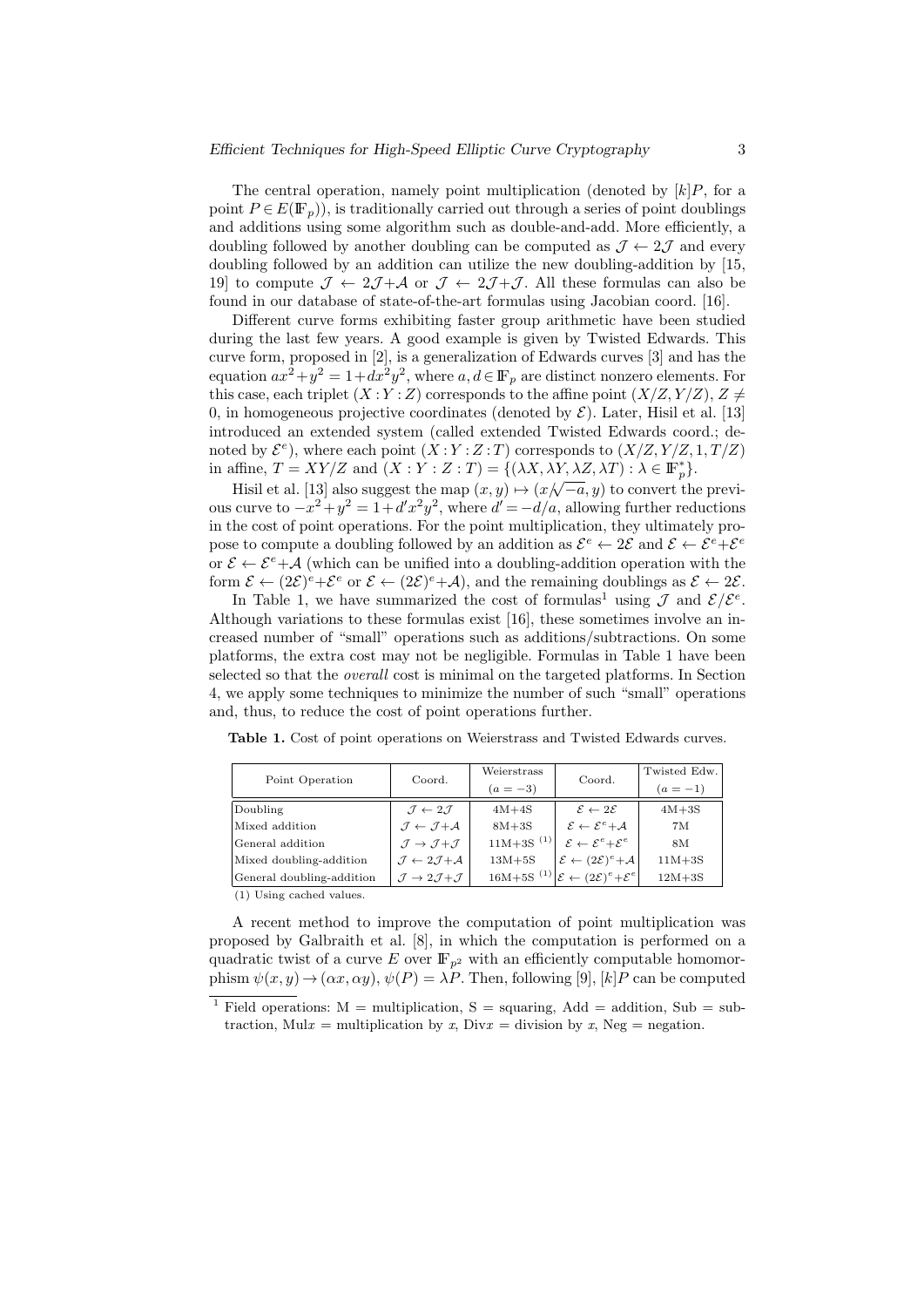as a multiple point multiplication with the form  $[k_0]P + [k_1](\lambda P)$ , where  $k_0$  and  $k_1$  have approximately half the bitlength of k. See [7, 8] for complete details.

In this work, we present two "traditional" implementations (on Weierstrass and Twisted Edwards curves) and another two using the GLS method (again, one per curve). For the traditional case (and to be competitive with other implementations in the literature), we have written the underlying field arithmetic over  $\mathbb{F}_p$  using assembly language. On the other hand, for the GLS method we reuse the efficient modules for  $\mathbb{F}_{p^2}$  field arithmetic provided with MIRACL.

For  $\mathbb{F}_n$ , we consider for maximal speed-up a pseudo-Mersenne prime with the form  $p = 2^m - c$ , where  $m = n \omega$  on an w-bit platform,  $n \in \mathbb{Z}^+$ , and c is a "small" integer (i.e.,  $c < 2<sup>w</sup>$ ). These primes are highly efficient for performing modular reduction and support other optimizations such as elimination of conditional branches. Similarly, for the GLS method, field arithmetic over  $\mathbb{F}_{n^2}$ provided by MIRACL considers a Mersenne prime  $p = 2^t - 1$  (i.e., t is prime).

For a more in-depth treatment of the techniques exploited in our implementations, the reader is referred to the extended paper version [18].

#### 2.1 The x86-64 based Processor Family

Modern CPUs from the desktop and server classes have decisively adopted the 64-bit x86 ISA (a.k.a. x86-64). This new instruction set expands general-purpose registers (GPRs) from 32 to 64 bits, allows arithmetic and logical operations on 64-bit integers and increments the number of GPRs, among other enhancements.

It seems that the move to 64 bits, with the inclusion of a powerful 64-bit integer multiplier, favors prime fields. Although the analysis becomes complex and processor dependent, our tests on the targeted processors suggest that SSE2 and its extensions seem not to be advantageous by themselves for the  $\mathbb{F}_p$  arithmetic. This is probably due to the lack of carry handling and the fact that SSE2 multipliers can perform vector-multiplication with operands up to 32 bits only [11]. However, this outcome could change with improved SIMD extensions.

Another relevant feature of modern CPUs is their highly pipelined architectures. For instance, experiments by [6] suggest that Core 2 Duo and AMD architectures have pipelines with 15 and 12 stages, respectively. Although sophisticated branch prediction techniques exist, it is expected that the "random" nature of crypto computations, specifically of modular reduction, causes expensive mispredictions that force the pipeline to flush. In this work, we present experimental data quantifying the performance improvement obtained by eliminating branches in the field arithmetic (see Section 3).

Another direct consequence of highly pipelined architectures is that data dependencies between "close" instructions may insert a high penalty. Data dependencies that are relevant to our application are read-after-write (RAW), which can be found between a considerable number of field operations when the result of a previous operation is required as input by the next operation. Our tests show that, if field operations are not scheduled properly, RAW dependencies can cause the pipeline to stall for several cycles degrading the performance significantly. In this work, we propose several techniques that help to minimize this problem, enhancing the performance of point multiplication (see Section 4).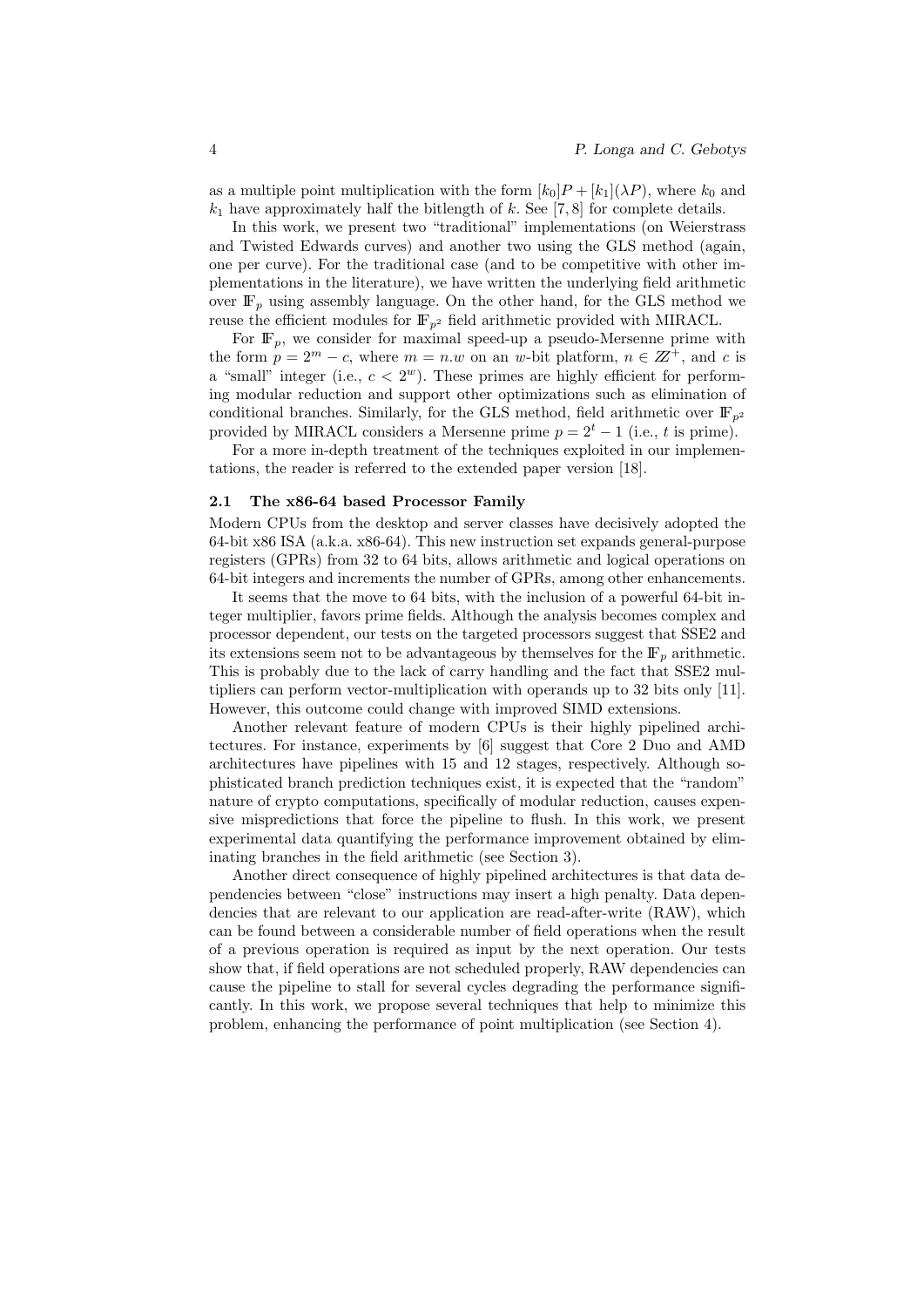#### 3 Optimizations at the Field Arithmetic Level

In this section, we discuss the algorithms and optimizations that were applied to modular operations. All tests described were performed on our assembly language module implementing the field arithmetic over  $\mathbb{F}_p$ .

### 3.1 Field Multiplication

Schoolbook and Comba are the methods of choice for performing this operation on general purpose processors (GPPs). Methods such as Karatsuba multiplication theoretically reduce the number of integer multiplications but increase the number of other (cheaper) operations, which are not inexpensive in our case.

In x86-64 based CPUs, integer multiplication is relatively expensive. For instance, on an Intel Core 2 Duo, 64-bit multiplications can be executed every 5 clock cycles in a dependence chain [5]. A strategy to reduce costs is to interleave other (cheaper) operations with integer multiplications to exploit the instruction-level parallelism (ILP) found in modern processors. Precisely, both schoolbook (also known as operand scanning) and Comba's method (also known as product scanning) exhibit this attractive feature. Both methods require  $n^2$  wbit multiplications when multiplying two  $n$ -digit numbers. However, we choose to implement Comba's method since it requires approximately  $3n^2$  w-bit additions, whereas schoolbook requires  $4n^2$  (see Section 5.3.1 of [4]).

# 3.2 Other "Cheaper" Operations

There are two key techniques that we exploit to reduce the cost of additions, subtractions, and divisions/multiplications by small constants:

Incomplete Reduction (IR). This technique was introduced by Yanik et al. [21]. Given two numbers in the range  $[0, p-1]$ , it consists of allowing the result of an operation to stay in the range  $[0, 2<sup>s</sup> - 1]$  instead of executing a complete reduction, where  $p < 2<sup>s</sup> < 2p-1$ ,  $s = n.w$ , w is the wordlength (e.g.,  $w = 64$ ) and  $n$  is the number of words. If the modulus is a pseudo-Mersenne prime with form  $2^m - c$  such that  $m = s$  and  $c < 2^w$ , the method gets even more advantageous. For example, in the case of addition the result can be reduced by first discarding the carry bit in the most significant word and then adding the correction value c.

In Table 2, we summarize the cost of field operations and the gain in performance when exploiting IR. As can be seen, in our experiments using  $p = 2^{256} - 189$ we obtain significant reductions in cost ranging from  $20\%$  to up to  $41\%$ .

It is important to note that, because multiplication and squaring accept inputs in the range  $[0, 2<sup>s</sup> - 1]$ , an operation using IR can precede any of these two operations. Then it turns out that virtually all additions and multiplications/divisions by small constants can be implemented with IR in our software.

Elimination of Conditional Branches. Following the trend of other crypto implementations [10, 20] and to avoid the high cost of branch misprediction on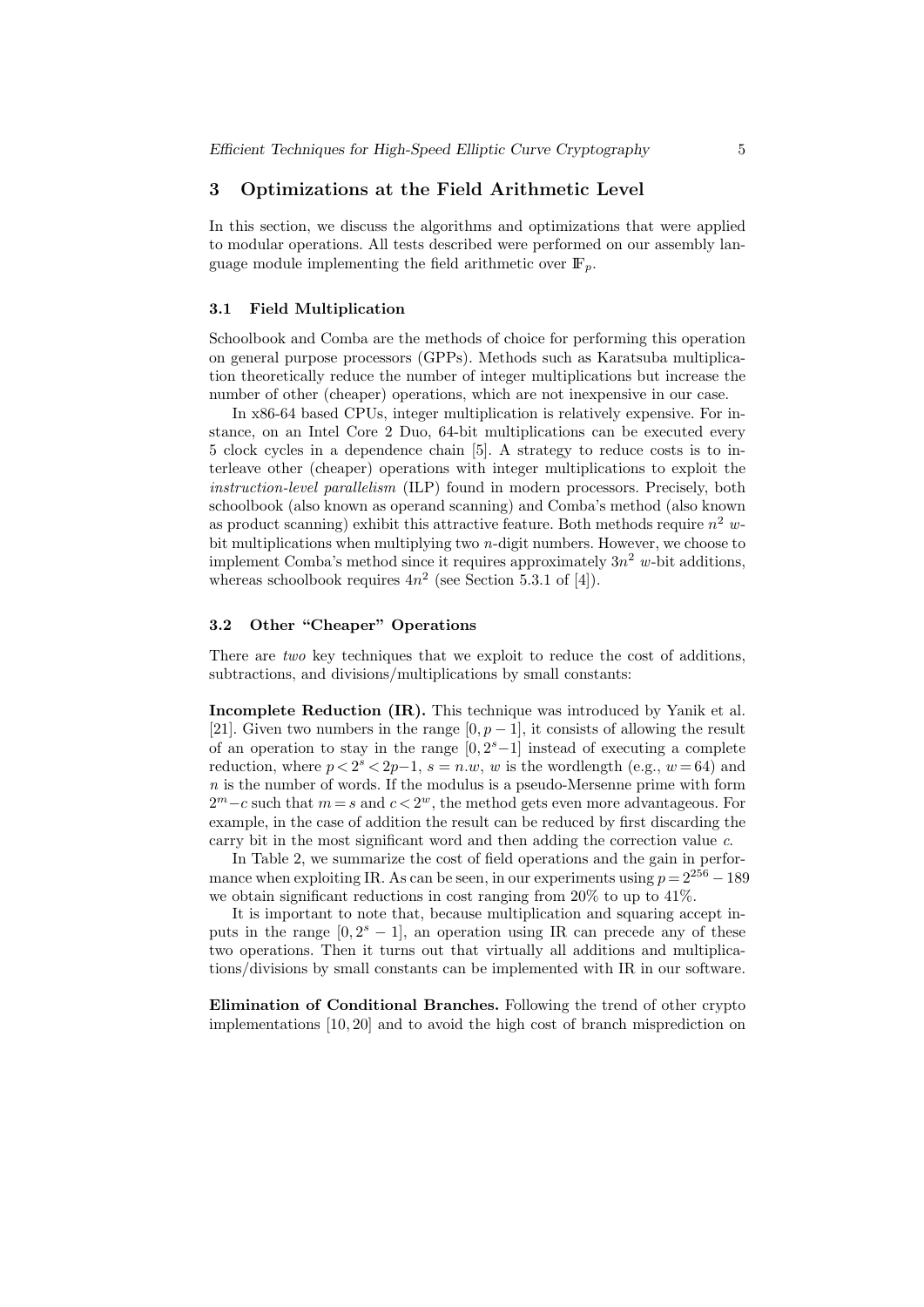Table 2. Cost (in cycles) of modular operations when using incomplete reduction (IR) against complete reduction (CR)  $(p = 2^{256} - 189)$ .

|                     |     |    | Core $2$ Duo $E6750$  |    |    | Opteron 252            |  |
|---------------------|-----|----|-----------------------|----|----|------------------------|--|
| Modular Operation   | IR. | CR | Cost reduction<br>(%) | IR | CR | Cost reduction<br>$\%$ |  |
| Addition            | 20  | 25 | 20%                   | 13 | 20 | 35%                    |  |
| Multiplication by 2 | 19  | 24 | 21%                   | 10 | 17 | 41\%                   |  |
| Multiplication by 3 | 28  | 43 | 35%                   | 15 | 23 | 35%                    |  |
| Division by 2       | 20  | 25 | 20%                   | 11 | 18 | 39%                    |  |

highly pipelined processors, we have implemented field addition, subtraction and multiplication/division by small constants without conditional branches [18].

In Table 3, we present the difference in performance for several field operations. In our tests using the prime  $p = 2^{256} - 189$ , we observed cost reductions as high as  $50\%$ . Remarkably, it can be seen that the greatest performance gains are obtained for operations exploiting IR. In conclusion, elimination of conditional branches favors more strongly our implementations, which are based on IR.

**Table 3.** Cost (in cycles) of modular operations without conditional branches  $(w/\text{o})$ CB) against operations using conditional branches (with CB) ( $p = 2^{256} - 189$ ).

|                     | Core $2$ Duo $E6750$ |      |                | Opteron 252 |      |                |
|---------------------|----------------------|------|----------------|-------------|------|----------------|
| Modular Operation   | $w/\sigma$           | with | Cost reduction | $w/\sigma$  | with | Cost reduction |
|                     | CB                   | CB   | $(\%)$         | CB          | CВ   | $(\%)$         |
| Subtraction         | 21                   | 37   | 43%            | 16          | 23   | 30%            |
| Addition with IR    | 20                   | 37   | 46%            | 13          | 21   | 38%            |
| Addition            | 25                   | 39   | 36%            | 20          | 23   | 13%            |
| Mult. by 2 with IR  | 19                   | 38   | 50%            | 10          | 19   | 47%            |
| Multiplication by 2 | 24                   | 38   | 37%            | 17          | 20   | 15%            |

|                     | Intel Core 2 Duo    |                    | AMD Opteron         |                    |  |
|---------------------|---------------------|--------------------|---------------------|--------------------|--|
| Modular Operation   | This work           | $mpFq$ [10]        | This work           | $mpFq$ [10]        |  |
|                     | $p = 2^{256} - 189$ | $p = 2^{255} - 19$ | $p = 2^{256} - 189$ | $p = 2^{255} - 19$ |  |
| Addition            | $20^{(1)}$          | 21                 | $13^{(1)}$          | 19                 |  |
| Subtraction         | 21                  | 24                 | 16                  | 22                 |  |
| Multiplication by 2 | $19^{(1)}$          | N/A                | $10^{(1)}$          | N/A                |  |
| Division by 2       | $20^{(1)}$          | N/A                | $11^{(1)}$          | N/A                |  |
| Squaring            | 101                 | 107                | 65                  | 72                 |  |
| Multiplication      | 110                 | 141                | 80                  | 108                |  |

Table 4. Cost (in cycles) of modular operations.

(1) Using incomplete reduction.

Finally, Table 4 summarizes the cost of field operations optimized with the techniques discussed above and used in our implementations, and compare them with mpFq [10], a well-known and highly-efficient crypto library. Note that timings for mpFq are reported for Intel Core 2 Duo 6700 and AMD Opteron 250 [10], which have very similar architectures to those used for our tests. Although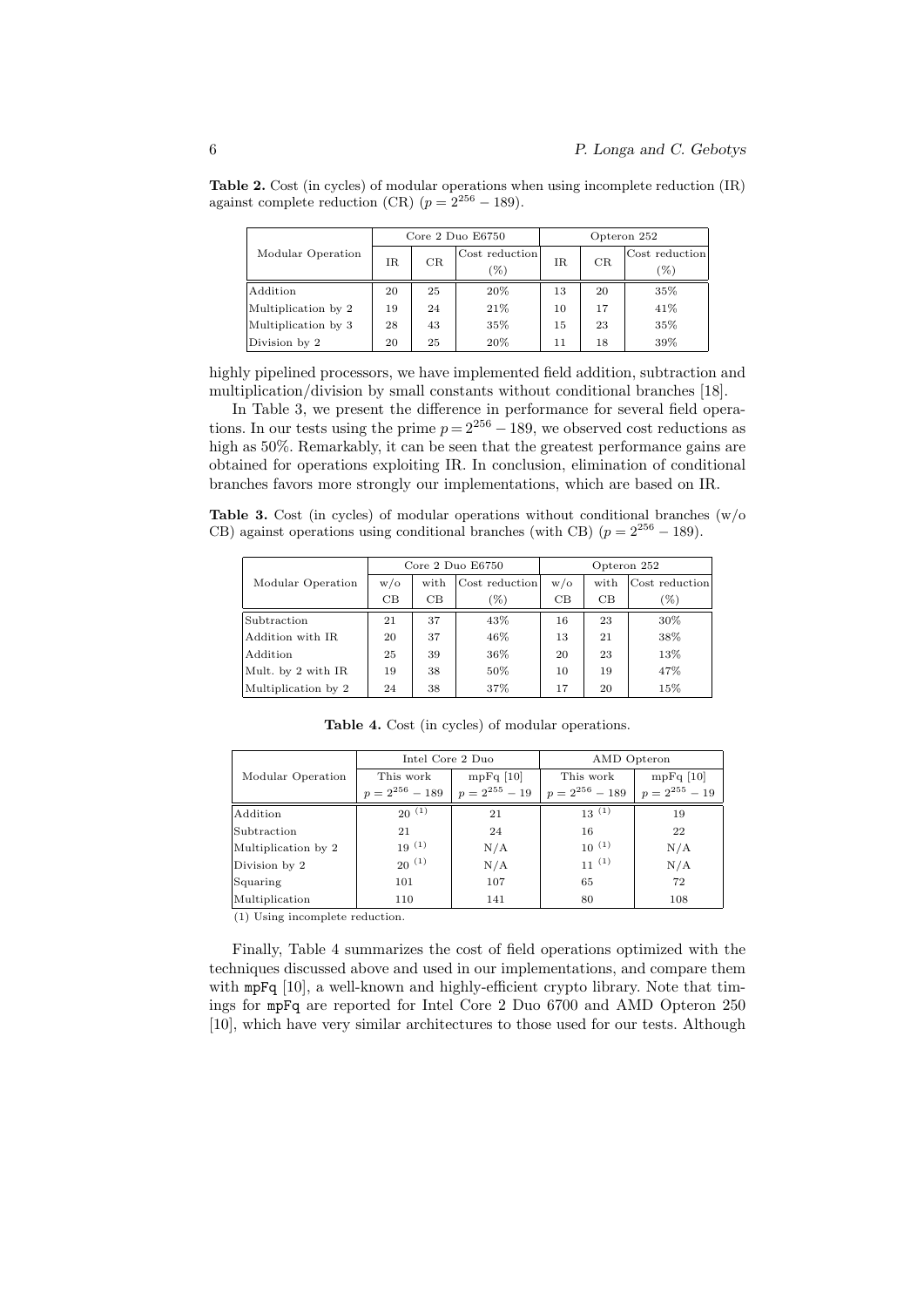our modular operations and those from mpFq are based on a different modulus p, comparisons in Table 4 are useful to explain part of the performance improvement obtained by our implementations in comparison with the implementation of curve25519 using mpFq (see comparisons in Section 7).

# 4 Optimizations at the Point Arithmetic Level

In this section, we describe our choice of point formulas and some techniques to reduce their costs further. Also, we analyze how to reduce the computing cost of point multiplication by minimizing the number of pipeline stalls caused by contiguous field operations holding (true) data dependencies.

#### 4.1 Our Choice of Explicit Formulas

For our programs, we choose the execution patterns based on doublings and doubling-additions proposed by Longa [15] and Hisil et al. [13] for  $\mathcal J$  and  $\mathcal E/\mathcal E^e$ , respectively (see Section 2). For  $J$ , we take as starting points the doubling formula from pp. 90 of [12] that costs 4M+4S, and the doubling-addition formula  $(3.5)$ , pp. 37 of [15], that costs  $13M+5S$  (16M+5S in the general case [16]). For  $\mathcal{E}/\mathcal{E}^e$ , we choose the doubling formula on pp. 400 of [2] that costs 4M+3S and the (dedicated) doubling-(dedicated) addition formulas from pp. 332-333 of [13] which cost in total  $11M+3S$  ( $12M+3S$  in the general case). The previous costs (which are minimal on the targeted platforms in terms of mults and squarings) are obtained by setting  $a = -3$  on  $\mathcal J$  and  $a = -1$  on  $\mathcal E/\mathcal E^e$  [13] and avoiding the S-M tradings. Moreover, following [13], we precalculate  $(X_2+Y_2)$ ,  $(X_2-Y_2)$ ,  $2Z_2$ and  $2T_2$  to save two Adds and two Mul2 in the (dedicated) addition formula.

#### 4.2 Minimizing the Cost of Point Operations

Further cost reduction of point operations can be achieved by exploiting the equivalence relation of projective coordinates. Consider, for example, the doubling formula using  $\mathcal J$  in pp. 90-91 of [12] that has an overall cost of  $4M+4S+$ 1Add+4Sub+2Mul2+1Mul3+1Div2. If we fix  $\lambda = 2^{-1} \in \mathbb{F}_p^*$  that formula can be modified to the following

$$
X_2 = A^2 - 2B, \quad Y_2 = A(B - X_2) - Y_1^4, \quad Z_2 = Y_1 Z_1 \tag{1}
$$

where  $A = 3(X_1 + Z_1^2)(X_1 - Z_1^2)/2$ ,  $B = X_1Y_1^2$ . With formula (1), the operation count is reduced to  $4M+4S+1Add_{IR}+5Sub+1Mul3_{IR}+1Div_{IR}$  (where  $operation_{IR}$  represents an operation using incomplete reduction), replacing two multiplications by 2 with one subtraction and allowing the optimal use of incomplete reductions (every addition and multiplication/division by constants precedes a multiplication or squaring).

Additionally, depending on the relative cost of additions and subtractions (and the feasibility of using efficient "fused" subtractions such as  $a-2b \pmod{p}$ ; see Section 4.3) one may "convert" additions to subtractions (or vice versa) by applying  $\lambda = -1 \in \mathbb{F}_p^*$  to a given formula. Refer to Appendix A for the details of the revised formulas exploiting these techniques.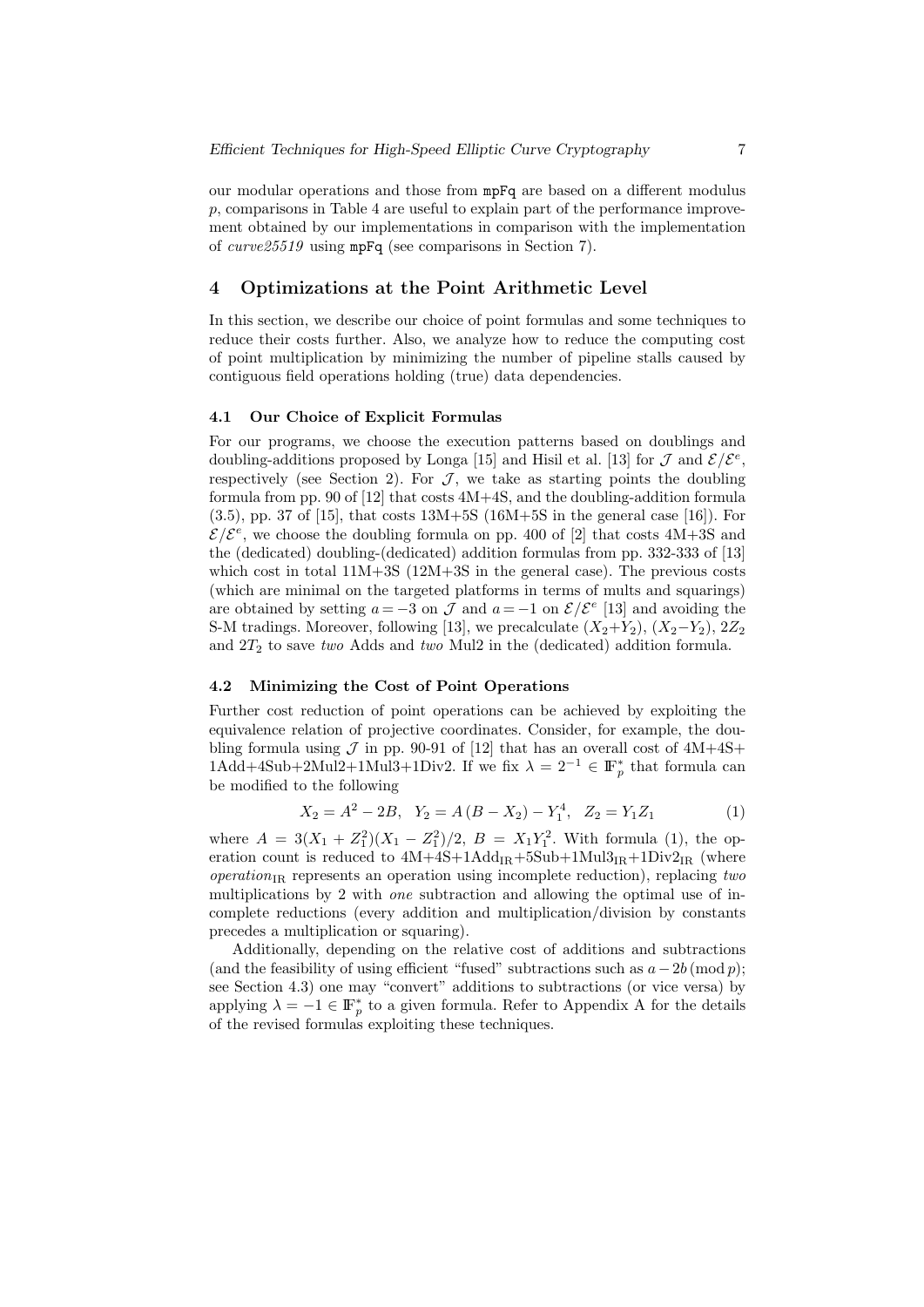#### 4.3 Minimizing the Effect of Data Dependencies

Next, we present three techniques that help to reduce the number of memory stalls caused by RAW dependencies between successive field operations. For the remainder (and abusing notation), we define as *contiguous data dependence* if the output of a field operation is required as input by the immediately following operation causing the pipeline to stall in certain processor architecture.

Scheduling of Field Operations. The simplest solution to eliminate contiguous data dependencies is to perform a careful scheduling of the field operations inside point formulas. However, there is no unique solution and finding the optimal "arrangement" could be quite difficult and compiler/platform dependent. Instead, we demonstrate that some effort minimizing the number of these dependencies increases the overall performance significantly.

We tested several field operation "arrangements" to observe the potential impact of scheduling field operations. We detail here a few of our tests with field multiplication on an Intel Core 2 Duo. For example, let us consider the operation sequences given in Table 5. As can be seen, Sequence 1 involves a series of "ideal" data-independent multiplications, where the output of a given operation is not an input to the immediately following operation. In this case, the execution reaches its maximal performance with approx. 110 cycles/multiplication (see Table 4). Contrarily, the second sequence is highly-dependent because each output is required as input in the following operation. This is the worst-case scenario with an average of 128 cycles/mult., which is about 14% less efficient than the "ideal" case. We also studied other possible arrangements such as Sequence 3, in which operands of Sequence 2 have been reordered. This slightly amortizes the impact of contiguous data dependencies, improving the performance to 125 cycles/mult.

Table 5. Various sequences of field operations with different levels of contiguous data dependence. Mult(opi,opj,resk) denotes the field operation  $\text{res}k \leftarrow \text{op}i * \text{op}j$ .

```
Sequence 1 Sequence 2 Sequence 3
> Mult(op1.op2.res1) |> Mult(op1.op2.res1) |> Mult(op1.op2.res1)
> Mult(op3,op4,res2) |> Mult(res1,op4,res2) |> Mult(op4,res1,res2)
> Mult(op5,op6,res3) > Mult(res2,op6,res3) > Mult(op6,res2,res3)
> Mult(op7,op8,res4) > Mult(res3,op8,res4) > Mult(op8,res3,res4)
```
Similarly, we have also tested the effect of contiguous data dependencies on other field operations, and detected that the cost reduction obtained by switching from an execution with strong contiguous data dependence (worst-case scenario, Sequence 2) to an execution with no contiguous data dependencies (best-case scenario, Sequence 1) ranges from approx. 9% to up to 33% on an Intel Core 2 Duo.

Merging point operations. This technique complements and increases the gain obtained by scheduling field operations. As expected, in some cases it is not possible to eliminate all contiguous data dependencies in a point formula by simple rescheduling. A clever way to increase the chances of eliminating more of these dependencies is by "merging" successive point operations.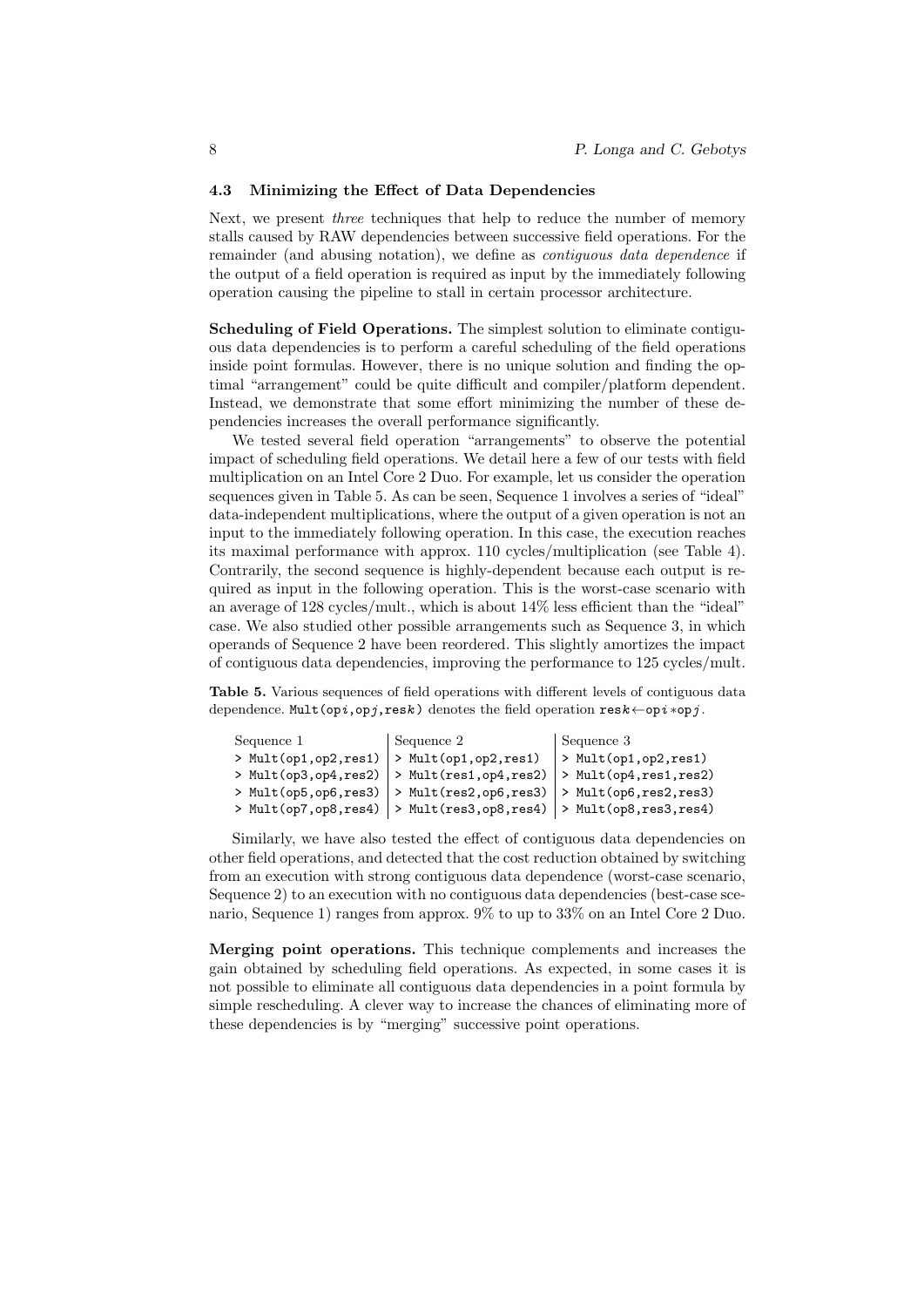It appears natural to merge successive doublings or a doubling and an addition. For our implementations, we use  $wNAF$  with window size  $w = 5$  to recode the scalar (see Section 5). Then, at least five successive doublings between additions are expected. An efficient solution is to merge *four* consecutive doublings in a separate function and merge each addition with the precedent doubling in another function. In this way, we have been able to minimize most contiguous data dependencies and improve the overall performance further. As a side-effect, the number of function calls to point formulas is also reduced dramatically.

Merging field operations. If certain field operations are merged (and there are enough registers available) one can directly avoid memory stalls caused by dependencies between the writing to memory of the result and its posterior reading in the following field operation. A positive side-effect of this approach is that memory accesses (and potential cache misses) are also minimized.

Some crypto libraries have already experimented with this approach to certain extent. For example, MIRACL includes a double subtraction operation that executes  $a-b-c \pmod{p}$  and a multiplication by 3 executed as  $a+a+a \pmod{p}$ . However, in this work we have maximized the use of registers and included other combinations such as  $a-2b \pmod{p}$  and the merging of  $a-b \pmod{p}$  and  $(a-b)-2c \pmod{p}$ . We remark that this list is not exhaustive. Different platforms with more registers or different coordinate systems/underlying fields may enable a much wider range of merging options (for instance, see Section 6 for the merging options suggested for quadratic extension fields).

To illustrate the impact of scheduling field operations, merging point operations and merging field operations, we show in Table 6 the cost of a point doubling when using these techniques in comparison with a naïve implementation with a high number of dependencies.

Table 6. Cost (in cycles) of point doubling with different number of contiguous data dependencies (Jacobian coordinates,  $p = 2^{256} - 189$ ).

|                  | $\#$ contiguous    | Core 2 Duo E6750 |                  | Opteron 252 |                         |
|------------------|--------------------|------------------|------------------|-------------|-------------------------|
| Technique        | $data-dependent$ . | Cost per         | Relative         | Cost per    | Relative                |
|                  | per doubling       | doubling         | reduction $(\%)$ | doubling    | $ {\rm reduction}(\%) $ |
| "Unscheduled"    | 10                 | 1115             | $\sim$           | 786         | <b>STATE</b>            |
| Scheduled/merged | 1.25               | 979              | 12%              | 726         | 8%                      |

As shown in Table 6, by reducing the number of dependencies from ten to about one per doubling, minimizing function calls and reducing the number of memory reads/writes, we are able to reduce the cost of a doubling by 12% and 8% on Core 2 Duo and Opteron processors, respectively.

Following the strategies presented in this section, we have first minimized the cost of point operations (cf. §4.2) and then carefully scheduled (merged) field operations inside (merged) point operations so that memory stalls and memory accesses are minimized. See Appendix A for costs and scheduling details of most relevant point operations used in our implementations and discussed in §4.1.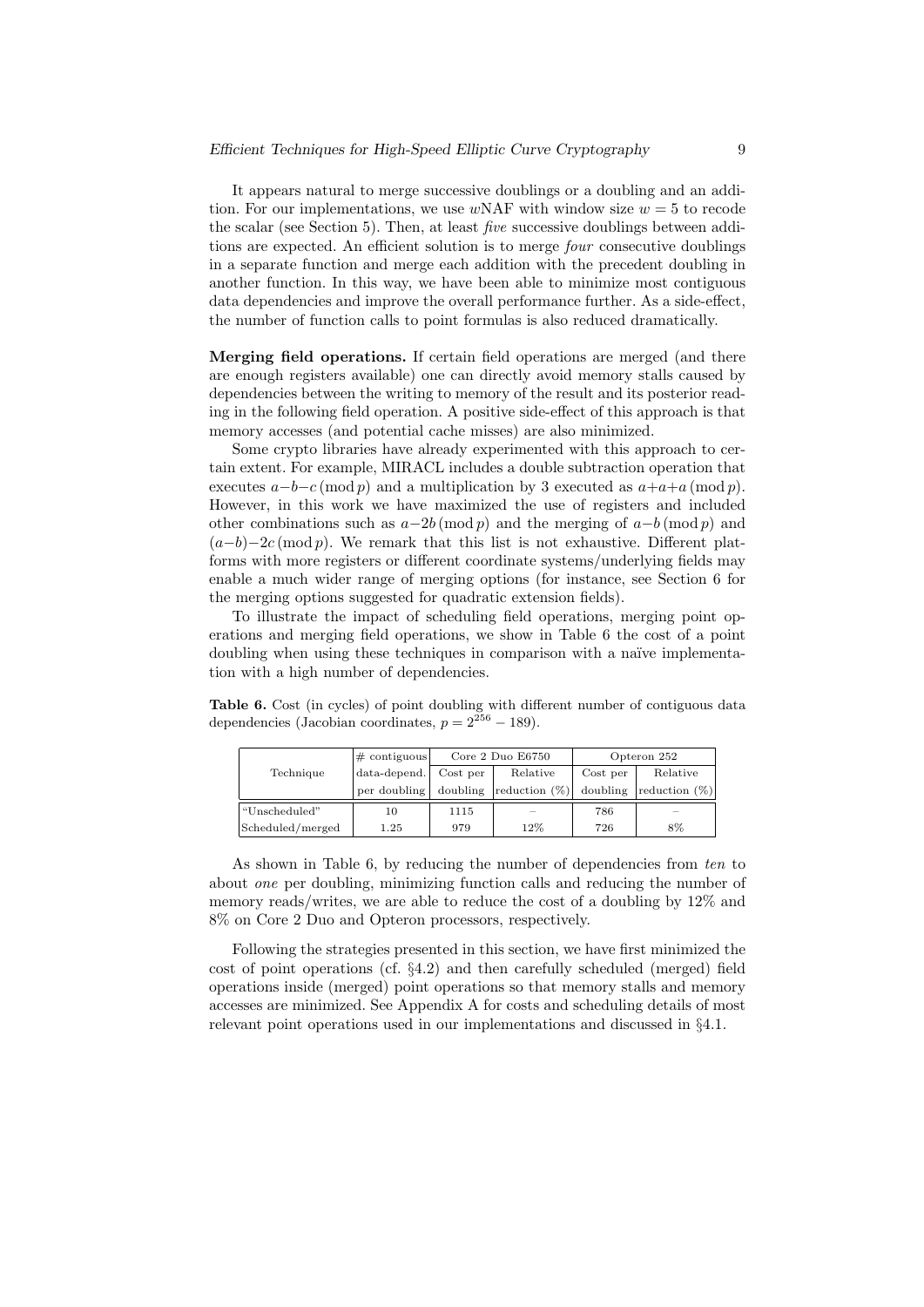# 5 Optimizations at the Scalar Arithmetic Level

In this section, we describe our choice of algorithms for the computation of point multiplication and precomputation.

For scalar recoding we use width- $w$  Non-Adjacent Form  $(wNAF)$ , which offers minimal nonzero density among signed binary representations for a given window width [1]. In particular, we use Alg. 3.35 of [12] for conversion from integer to wNAF representation. Although left-to-right conversion algorithms exist [1], which save memory and allow on-the-fly computation of point multiplication, they are not advantageous on the targeted CPUs. In fact, our tests show that converting the scalar to  $w<sub>N</sub>AF$  and then executing the point multiplication achieves higher performance than interleaving both stages. This could be explained by the fact that the latter approach "interrupts" the otherwise smooth flow of point multiplication by calling the conversion function at every iteration of the double-and-add algorithm.

For precomputation on  $\mathcal{J}$ , we have chosen a variant of the LM scheme [19] that does not require inversions (see Section 7.1 of [17]). This method achieves the lowest precomputing cost, given by  $(5L+2)M+(2L+4)S$ , where L represents the number of non-trivial points (note that we avoid here the S-M trading in the first doubling). On  $\mathcal{E}/\mathcal{E}^e$  coordinates, we precompute points using the traditional sequence  $P + 2P + \ldots + 2P$ , adding  $2P$  with general additions. Because precomputed points are left in projective coordinates no inversion is required and the cost is given by  $(8L+4)M+2S$ . For both  $\mathcal J$  and  $\mathcal E/\mathcal E^e$ , we have chosen a window with size  $w = 5$  (i.e., precomputing  $\{P, [3]P, \ldots, [15]P\}, L = 7$ ), which is optimal and slightly better than fractional windows using  $L = 6$  or  $L = 8$ .

# 6 Implementation using GLS

For our implementations using GLS, we apply similar techniques to those described in Sections 4 and 5 for the elliptic curve arithmetic. As mentioned previously, we use the optimized assembly implementation of the field arithmetic over  $\mathbb{F}_{p^2}$  by M. Scott [20]. This library exploits the "nice" Mersenne prime  $2^{127} - 1$ , which allows a very simple reduction step with no conditional branches.

Note that the field arithmetic over  $\mathbb{F}_{p^2}$  in fact translates to a bunch of  $\mathbb{F}_p$ operations, where  $p$  has 127 bits in our case. For instance, each multiplication using Karatsuba (as implemented in [20]) involves 3  $\mathbb{F}_p$  multiplications and 5  $\mathbb{F}_p$  additions/subtractions. Thus, the scheduling and merging of field operations described in Section 4.3 are first applied to this underlying layer over  $\mathbb{F}_p$  and then extended to the upper layer over  $\mathbb{F}_{n^2}$ .

For the point arithmetic, we slightly modify formulas described in Section 4 and Appendix A since in this case these require a few extra multiplications with the twisted curve parameter  $\mu$  (see Appendix B). For example, the (dedicated) addition using  $\mathcal{E}/\mathcal{E}^e$  with cost 8M has to be replaced with a formula that costs 9M (discussed in pp. 332 of [13] as "9M+1D"). Moreover, field arithmetic over  $\mathbb{F}_{p^2}$  enables a much richer opportunity for merging field operations. In our implementations, we include  $a - 2b \pmod{p}$ ,  $(a + a + a)/2 \pmod{p}$ ,  $a + b - c \pmod{p}$ ,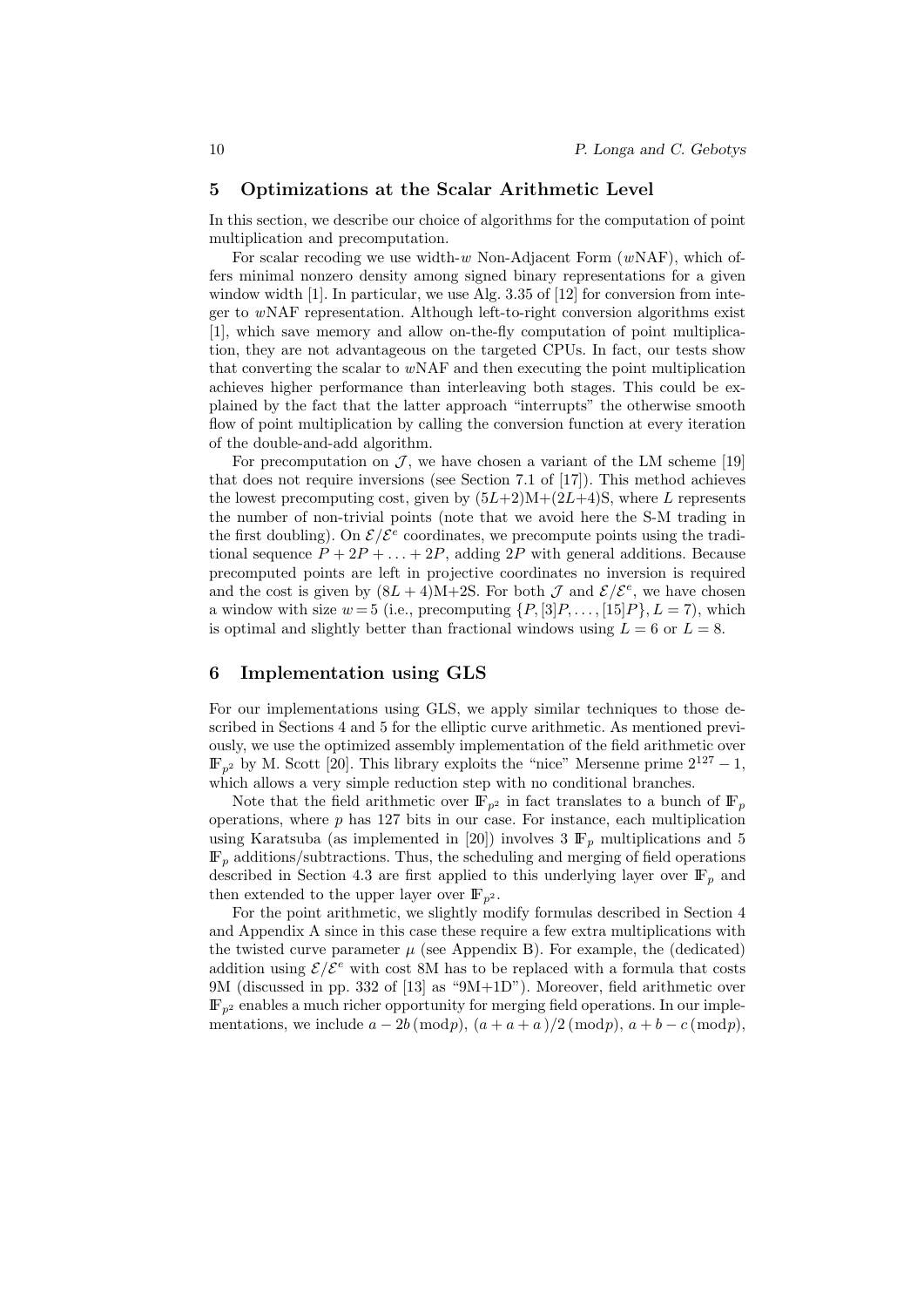the merging of  $a+b \pmod{p}$  and  $a-b \pmod{p}$ , the merging of  $a-b \pmod{p}$  and  $c - d \pmod{p}$ , and the merging of  $a + a \pmod{p}$  and  $a + a + a \pmod{p}$ . For complete details about point formulas and their implementation for the GLS method, the reader is referred to Appendix B in the extended paper version [18].

For the multiple point multiplication  $[k_0]P + [k_1](\lambda P)$ , each of the two scalars  $k_0$  and  $k_1$  is converted using fractional wNAF, and then the evaluation stage is executed using interleaving (see Alg. 3.51 of [12]). Again, we remark that the separation of the conversion and evaluation stages yields better performance in our case. For precomputation on  $\mathcal{J}$ , we use the LM scheme (see Section 4 of [19]) that has minimal cost among methods using only one inversion, i.e.,  $1I+(9L+1)M+(2L+5)S$  (we avoid here the S-M trading in the first doubling). A fractional window with  $L = 6$  achieves the optimal performance in our case. Again, on  $\mathcal{E}/\mathcal{E}^e$  we precompute points using general additions in the sequence  $P+2P+\ldots+2P$ . Precomputed points are better left in projective coordinates, in which case the cost is given by  $(9L+4)M+2S$ . In this case, an integral window  $w = 5$  (i.e.,  $L = 7$ ) achieves optimal performance. As pointed out by [8], precomputing  $\{P, \left[\substack{3 \mid \psi(P), \ldots, \left[\substack{2L+1 \mid \psi(P)\right.\}}\right]$  can be done on-the-fly at low cost.

# 7 Implementation Results

In this section, we summarize the timings obtained by our "traditional" implementations using  $\mathcal{E}/\mathcal{E}^e$  and  $\mathcal J$  (called ted 256189 and jac 256189, respect.), and our implementations using GLS (called ted1271gls and jac1271gls, respect.), when running them on a single core of the targeted x86-64 based CPUs. The curves used in these implementations are described in detail in Appendix B. For verification of each implementation, the results of  $10<sup>4</sup>$  point multiplications with "random" scalars were all validated using MIRACL. Several "random" point multiplications were also verified with Magma.

All the tested programs were compiled with gcc v4.4.1 on the Intel Core 2 Duo E6750 and with gcc v4.3.4 on the Intel Xeon E5440 and Opteron 252 processors. For measuring computing time, we follow [10] and use a method based on cycle counts. To obtain our timings, we ran each implementation  $10^5$ times with randomly generated scalars, averaged and approximated the results to the nearest 1000 cycles. Table 7 summarizes our results, labeled as ted1271gls, jac1271gls, ted256189 and jac256189. All costs include scalar conversion, the point multiplication computation (precomputation and evaluation stages) and the final normalization step to affine. Table 7 also shows the cycle counts that we obtained when running the implementations by M. Scott (displayed as  $qls1271$ ref<sub>4</sub> and  $qls1271-ref3$  [20]) on exactly the same platforms. Finally, the last 5 rows of the table detail cycle counts of several state-of-the-art implementations as reported in the literature. However, these referenced results are used only to provide an approximate comparison since the processor platforms are not identical (though they use very similar processors).

As can be seen in Table 7, our fastest implementation on the targeted platforms is ted1271gls, using  $\mathcal{E}/\mathcal{E}^e$  with the GLS method. This implementation is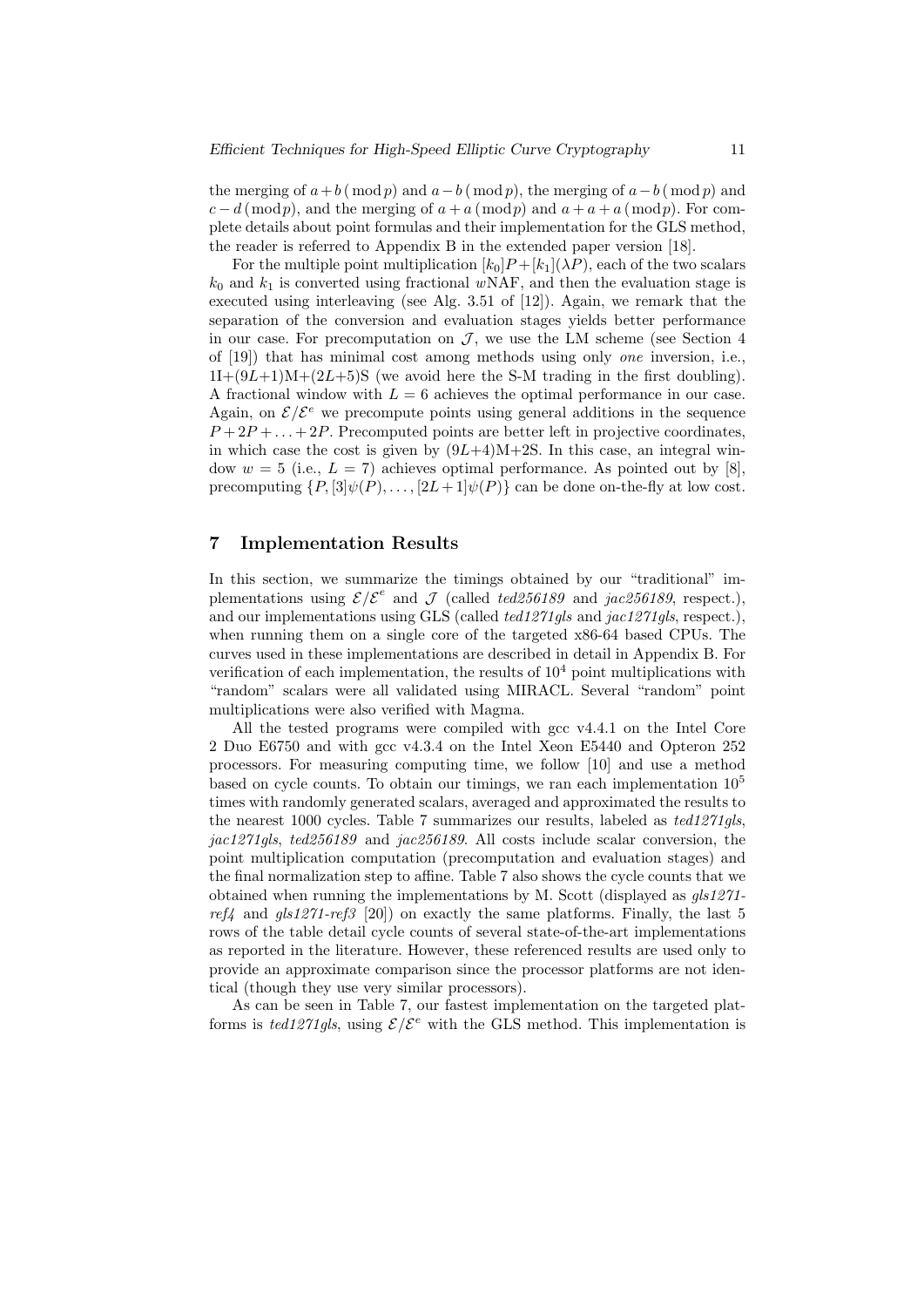| Implementation    | Coord.                      | Field Arithm.                | Core 2 Duo<br>E6750 | Xeon E5440 | Opteron 252   |
|-------------------|-----------------------------|------------------------------|---------------------|------------|---------------|
| ted1271gls        | $\mathcal{E}/\mathcal{E}^e$ | $\mathbb{F}_{n^2}$ , 127-bit | 229000              | 230000     | 211000        |
| jac1271gls        | J                           | $\mathbb{F}_{n^2}$ , 127-bit | 252000              | 255000     | 238000        |
| ted256189         | $\mathcal{E}/\mathcal{E}^e$ | $\mathbb{F}_n$ , 256-bit     | 281000              | 289000     | 232000        |
| iac256189         | J                           | $\mathbb{F}_n$ , 256-bit     | 337000              | 343000     | 274000        |
| gls1271-ref4 [20] | $\mathcal{E}^{\text{inv}}$  | $\mathbb{F}_{n^2}$ , 127-bit | 295000              | 296000     | 295000        |
| gls1271-ref3 [20] | J                           | $\mathbb{F}_{n^2}$ , 127-bit | 332000              | 332000     | 341000        |
| gls1271-ref4 [7]  | $\mathcal{L}^{\text{inv}}$  | $\mathbb{F}_{n^2}$ , 127-bit | $293000^{(1)}$      |            |               |
| gls1271-ref3 [8]  | $\mathcal{J}_{\mathcal{L}}$ | $\mathbb{F}_{p^2}$ , 127-bit | (1)<br>326000       |            |               |
| $curve25519$ [10] | Montgomery                  | $\mathbb{F}_p$ , 255-bit     | (2)<br>386000       |            | (4)<br>307000 |
| Hisil et al. [14] | $\mathcal{E}/\mathcal{E}^e$ | $\mathbb{F}_p$ , 256-bit     | (3)<br>362000       |            |               |
| Hisil et al. [14] | $\mathcal{J}$               | $\mathbb{F}_p$ , 256-bit     | (3)<br>468000       |            |               |

Table 7. Cost (in cycles) of point multiplication.

(1) On a 1.66GHz Intel Core 2 Duo. (2) On a 2.66GHz Intel Core 2 Duo E6700. (3) On a 2.66GHz Intel Core 2 Duo E6550. (4) On a 2.4GHz AMD Opteron 250.

about 22% faster than the previous record set by  $gls1271-ref4$  [7] on a slightly different processor (1.66GHZ Intel Core 2 Duo). A more precise comparison, however, would be between measurements on identical processor platforms. In this case, ted1271gls is approx.  $22\%$ ,  $22\%$  and  $28\%$  faster than gls1271-ref4 [20] on Intel Core 2 Duo E6750, Intel Xeon E5440 and AMD Opteron 252, respectively. Although [20] uses inverted Twisted Edwards coordinates  $({\mathcal E}^{\text{inv}})$ , the improvement with the change of coordinates only explains a small fraction of the speed-up. Similarly, in the case of  $\mathcal J$  combined with GLS, jac1271qls is about 23% faster than the record set by  $gls1271-ref3$  [8] on a 1.66GHZ Intel Core 2 Duo. When comparing cycle counts on identical processor platforms, jac1271qls is 24%, 23% and 30% faster than  $qls1271-ref3$  [20] on Intel Core 2 Duo E6750, Intel Xeon E5440 and AMD Opteron 252, respect. Our implementations are also significantly faster than the implementation of Bernstein's curve25519 by Gaudry and Thomé [10]. For instance,  $ted1271qls$  is 41% faster than curve 25519 [10] on a 2.66GHz Intel Core 2 Duo.

If GLS is not considered, the fastest implementations using  $\mathcal{E}/\mathcal{E}^e$  and  $\mathcal{J}$  are ted256189 and jac256189, respectively. In this case, ted256189 and jac256189 are 22% and 28% faster than the previous best cycle counts due to Hisil et al. [14] using also  $\mathcal{E}/\mathcal{E}^e$  and  $\mathcal{J}$ , respect., on a 2.66GHz Intel Core 2 Duo.

It is also interesting to note that the performance boost given by the GLS method depends on the characteristics of a given platform. For instance, ted1271gls and jac1271gls are about 19% and 25% faster than their "counterparts" over  $\mathbb{F}_p$ , namely ted256189 and jac256189, respect., on a Core 2 Duo E6750. However, on the AMD Opteron processor the gap between the costs of field operations over  $\mathbb{F}_p$  and  $\mathbb{F}_{p^2}$  is shorter. As consequence, on Opteron 252 ted1271gls and jac1271gls only achieve a reduction of approx.  $9\%$  and  $13\%$  with respect to ted256189 and jac256189, respectively. For the record, ted1271gls achieves the best cycle count on an AMD Opteron with an advantage of about 31% over the best previous result in the literature, i.e., curve25519 [10].

In summary, this paper has illustrated that a significant speed-up can be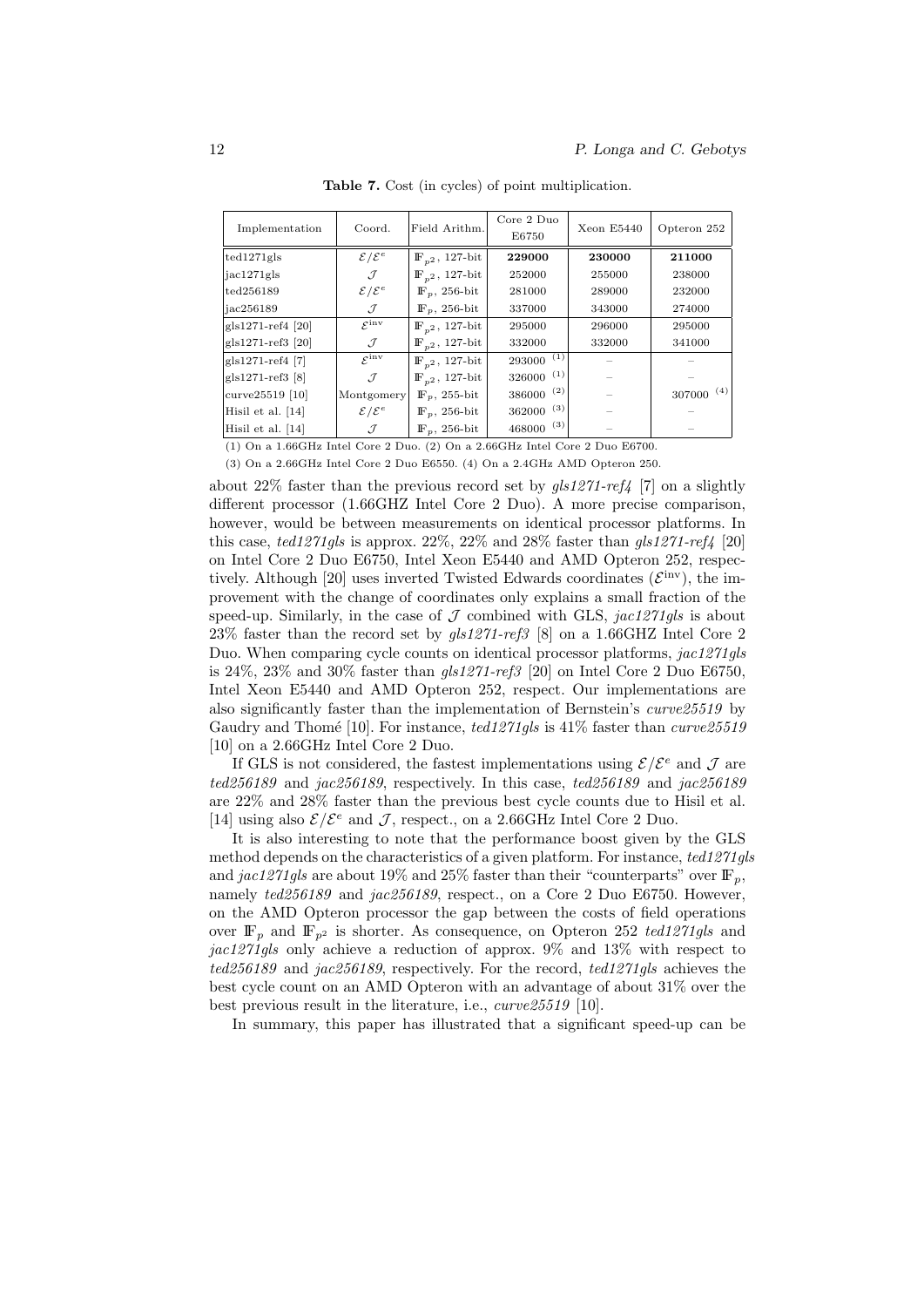achieved using a combination of optimizing techniques applied to all levels of the ECC computation and adapted to the architectural features of modern processors. This research is crucial for advancing the state-of-the-art crypto implementations in present and future platforms. Also, although our implementations (in their current form) only compute  $[k]P$  where k and P vary, several of the optimizations discussed in this work are generic and can be easily adapted to speed up other implementations using a fixed point  $P$ , digital signatures and different coordinate systems/curve forms/underlying fields.

Acknowledgments. This work was made possible by the facilities of the Shared Hierarchical Academic Research Computing Network (SHARCNET) and Compute/Calcul Canada. We would like to thank the Natural Sciences and Engineering Research Council of Canada (NSERC) and the Ontario Centres of Excellence (OCE) for partially supporting this work. We would also like to thank Mike Scott, Hiren Patel and the reviewers for their useful comments.

# References

- 1. Avanzi, R.: A Note on the Signed Sliding Window Integer Recoding and its Left-to-Right Analogue. In: SAC 2004. LNCS, vol. 3357, pp. 130–143. Springer, Heidelberg (2005)
- 2. Bernstein, D., Birkner, P., Joye, M., Lange, T., Peters, C.: Twisted Edwards Curves. In: AFRICACRYPT 2008. LNCS, vol. 5023, pp. 389–405. Springer, Heidelberg (2008)
- 3. Edwards, H.: A Normal Form for Elliptic Curves. In: Bulletin of the American Mathematical Society, vol. 44, pp. 393–422 (2007)
- 4. Erdem, S.S., Yanik, T., Koç, Ç.K.: Fast Finite Field Multiplication. In: C.K. Koç (ed.) Cryptographic Engineering, Chapter 5. Springer (2009)
- 5. Fog, A.: Instruction Tables: Lists of Instruction Latencies, Throughputs and Micro-operation Breakdowns for Intel, AMD and VIA CPUs (2009), http://www.agner.org/optimize/#manuals, accessed on January 2010
- 6. Fog, A.: The Microarchitecture of Intel, AMD and VIA CPUs (2009), http://www.agner.org/optimize/#manuals, accessed on January 2010
- 7. Galbraith, S., Lin, X., Scott, M.: Endomorphisms for Faster Elliptic Curve Cryptography on a Large Class of Curves. Cryptology ePrint Archive, Report 2008/194 (2008)
- 8. Galbraith, S., Lin, X., Scott, M.: Endomorphisms for Faster Elliptic Curve Cryptography on a Large Class of Curves. In: EUROCRYPT 2009. LNCS, Vol. 5479, pp. 518-535. Springer, Heidelberg (2009)
- 9. Gallant, R., Lambert, R., Vanstone, S.: Faster Point Multiplication on Elliptic Curves with Efficient Endomorphisms. In: CRYPTO 2001. LNCS, vol. 2139, pp. 190-200, Springer, Heidelberg (2001)
- 10. Gaudry, P., Thomé, E.: The mpFq Library and Implementing Curve-Based Key Exchanges. In: SPEED 2007, pp. 49-64 (2007)
- 11. Hankerson, D., Menezes, A., Scott, M.: Software Implementation of Pairings. In: M. Joye and G. Neven (eds.) Identity-Based Cryptography, Chapter 12. IOS Press (2009)
- 12. Hankerson, D., Menezes, A., Vanstone, S.: Guide to Elliptic Curve Cryptography. Springer-Verlag (2004)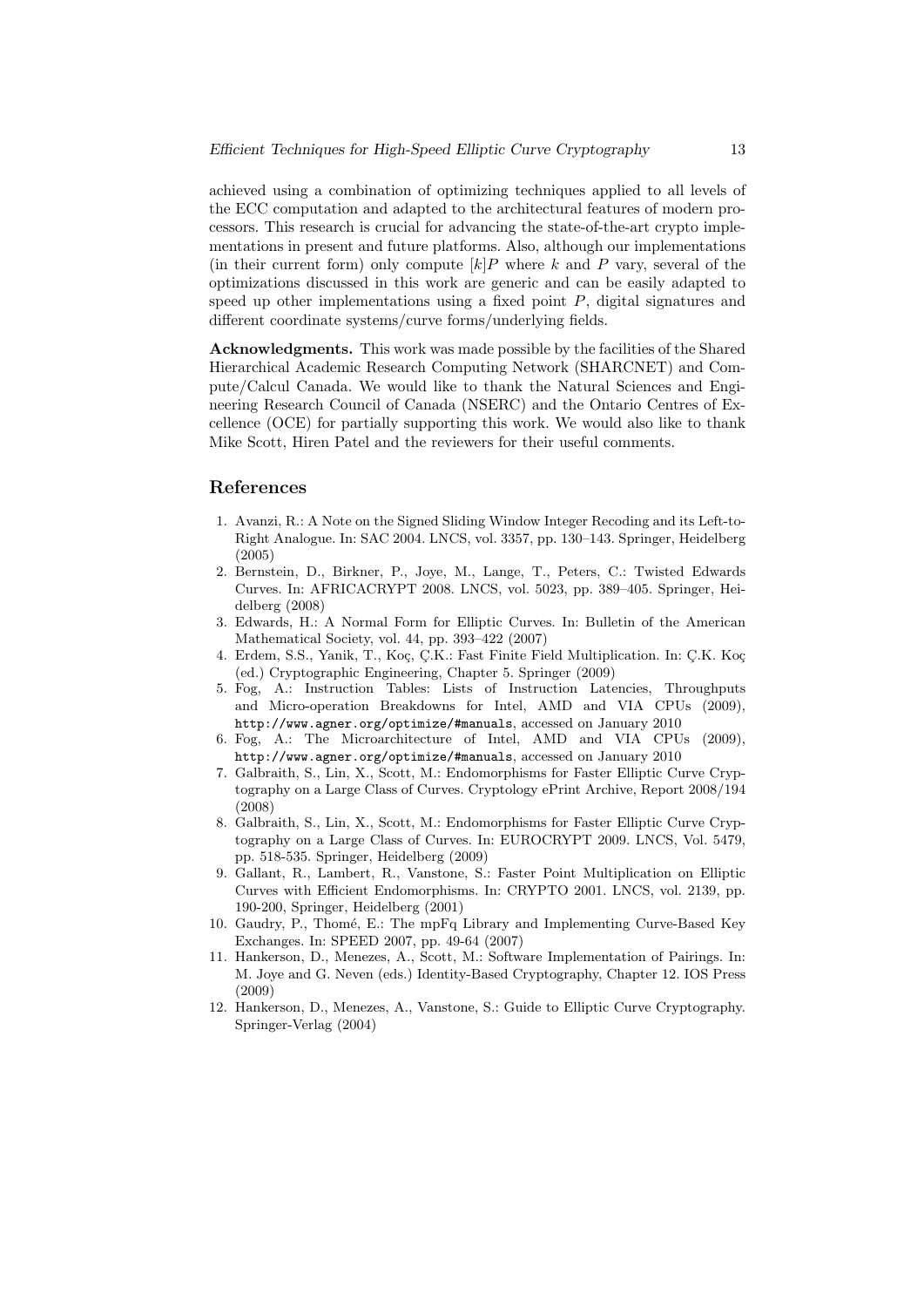- 13. Hisil, H., Wong, K., Carter, G., Dawson, E.: Twisted Edwards Curves Revisited. In: ASIACRYPT 2008. LNCS, vol. 5350, pp. 326-343. Springer, Heidelberg (2008)
- 14. Hisil, H., Wong, K., Carter, G., Dawson, E.: Jacobi Quartic Curves Revisited. Cryptology ePrint Archive, Report 2009/312 (2009)
- 15. Longa, P.: Accelerating the Scalar Multiplication on Elliptic Curve Cryptosystems over Prime Fields. Master's Thesis, University of Ottawa (2007), http://patricklonga.bravehost.com/publications.html#thesis
- 16. Longa, P.: ECC Point Arithmetic Formulae (EPAF) (2008), http://patricklonga.bravehost.com/jacobian.html
- 17. Longa, P., Gebotys, C.: Setting Speed Records with the (Fractional) Multibase Non-Adjacent Form Method for Efficient Elliptic Curve Scalar Multiplication. CACR technical report, CACR 2008-06 (2008)
- 18. Longa, P., Gebotys, C.: Analysis of Efficient Techniques for Fast Elliptic Curve Cryptography on x86-64 based Processors (2010), http://patricklonga.bravehost.com/publications.html
- 19. Longa, P., Miri, A.: New Composite Operations and Precomputation Scheme for Elliptic Curve Cryptosystems over Prime Fields. In: PKC 2008. LNCS, vol. 4939, pp. 229-247. Springer, Heidelberg (2008)
- 20. Scott, M.: MIRACL Multiprecision Integer and Rational Arithmetic C/C++ Library (1988-2007), ftp://ftp.computing.dcu.ie/pub/crypto/miracl.zip
- 21. Yanik, T., Savaş, E., Koç, Ç.K.: Incomplete Reduction in Modular Arithmetic. In: IEE Proc. of Computers and Digital Techniques, vol. 149(2), pp. 46-52 (2002)

# A Point Operations using  $\mathcal J$  and  $\mathcal E/\mathcal E^e$  coordinates

The Maple scripts below verify most representative formulas used in our "traditional" implementations. Revised formulas for the GLS method can be found in the extended paper version [18]. Note that field operations are carefully merged and scheduled to reduce pipeline stalls and memory reads/writes. Temporary registers are denoted by  $t_i$ , DblSub represents  $a-2b \pmod{p}$  and SubDblSub merges  $a-b \pmod{p}$  and  $(a-b)-2c \pmod{p}$ . Underlined operations are merged.

```
# Weierstrass curve (for verification):
x1:=X1/Z1^ 2; y1:=Y1/Z1^ 3; x2:=X2/Z2^ 2; y2:=Y2/Z2^ 3; ZZ2:=Z2^ 2; ZZZ2:=Z2^ 3; a:=-3;
x3:=((3*x1^2+a)/(2*y1))^2-2*x1; y3:=((3*x1^2+a)/(2*y1))*(x1-x3)-y1;x4:=((y1-y2)/(x1-x2))^2-x2-x1; y4:=((y1-y2)/(x1-x2))*(x2-x4)-y2);
x5:=((y1-y4)/(x1-x4))^2-x4-x1; y5:=((y1-y4)/(x1-x4)*(x4-x5)-y4;
```
DBL,  $\mathcal{J} \leftarrow 2\mathcal{J}$ :  $(X_{out}, Y_{out}, Z_{out}) \leftarrow 2(X_1, Y_1, Z_1)$ . Cost = 4M+4S+3Sub+  $1DbSub+1Add_{IR}+1Mul3_{IR}+1Div2_{IR};$  5 contiguous data depend.

# In practice, Xout,Yout,Zout reuse the registers X1,Y1,Z1 for all cases below.  $t4:=Z_1^2$  2;  $t3:=Y1^2$ ;  $t1:=X1+t4$ ;  $t4:=X1-t4$ ;  $t0:=3*t4$ ;  $t5:=X1*t3$ ;  $t4:=t1*t0$ ;  $t0:=t3^2$ ;  $t1:=t4/2$ ; t3:=t1^ 2; Zout:=Y1\*Z1; Xout:=t3-2\*t5; t3:=t5-Xout; t5:=t1\*t3; Yout:=t5-t0; simplify([x3-Xout/Zout^2]), simplify([y3-Yout/Zout^3]); # Check

4DBL,  $\mathcal{J} \leftarrow 8\mathcal{J}$ :  $(X_{out}, Y_{out}, Z_{out}) \leftarrow 8(X_1, Y_1, Z_1)$ . Cost = 4\*(4M+4S+3Sub+  $1DbISub+1Add_{IR}+1Mul3_{IR}+1Div2_{IR}$ ; 1.25 contiguous data depend./doubling

t4:=Z1^ 2; t3:=Y1^ 2; t1:=X1+t4; t4:=X1-t4; t2:=3\*t4; t5:=X1\*t3; t4:=t1\*t2; t0:=t3^ 2; t1:=t4/2; Zout:=Y1\*Z1; t3:=t1^ 2; t4:=Z1^ 2; Xout:=t3-2\*t5; t3:=t5-Xout; t2:=Xout+t4; t5:=t1\*t3; t4:=Xoutt4; Yout:=t5-t0; t1:=3\*t4; t3:=Yout^ 2; t4:=t1\*t2; t5:=Xout\*t3; t1:=t4/2; t0:=t3^ 2; t3:=t1^ 2;  $Z$ out:=Yout\*Zout: Xout:=t3-2\*t5; t4:=Zout^ 2; t3:=t5-Xout; t2:=Xout+t4; t5:=t1\*t3; t4:=Xout-t4;